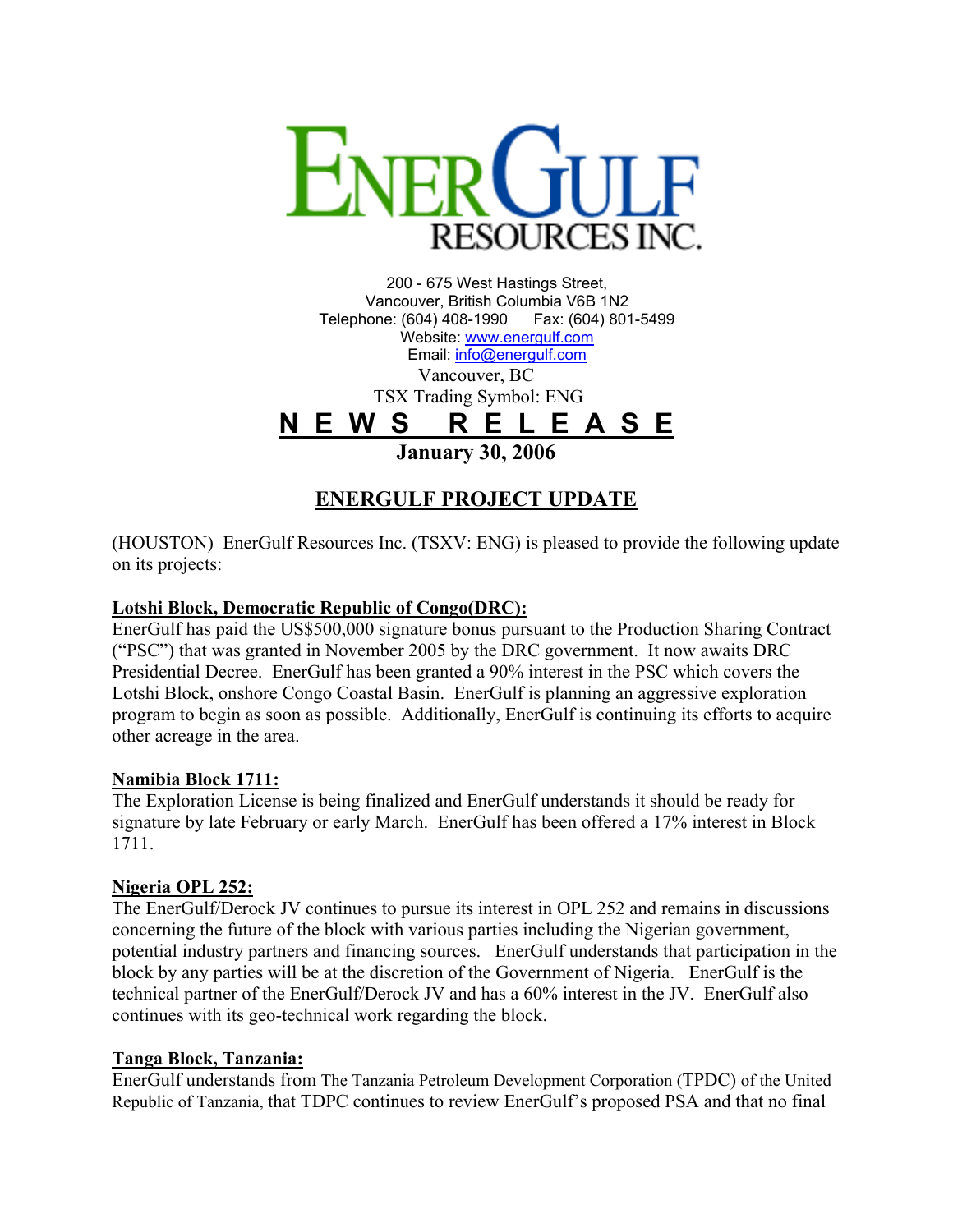decision has been made as to the offer. If the proposed PSA is not accepted in its current form by TPDC, EnerGulf, as previously announced, may re-evaluate the Tanga Block and its strategic importance to the company.

### **Longoria 174 #1, Duval County, Texas:**

EnerGulf has been advised by Killam Oil Company, the operator of the well, that the initial testing on the Longoria 174 #1 was unable to be performed due to technical completion complications, and further operations were suspended over the holiday season. Completion operations on the well re-commenced last week utilizing a different completion technique. EnerGulf will advise as results become available.

Brian Irwin, a director of EnerGulf, has recently retired from the company's Board of Directors. Mr. Irwin has also recently retired as a partner from his Vancouver law firm, DuMoulin and Black. EnerGulf thanks Mr. Irwin for his years of service to EnerGulf and wishes him good health and happiness in his retirement.

EnerGulf Chairman of the Board, Jeff Greenblum comments, "EnerGulf has set high goals for 2006 and we are making substantial progress towards our objective of becoming a world class international exploration and production company. EnerGulf is planning an aggressive exploration program in the DRC. We expect Block 1711 in Namibia to be formally signed in the near future and then, look forward to participation in its planned exploration program. The EnerGulf/Derock JV continues to pursue the PSC for OPL 252, Nigeria and EnerGulf awaits word from TDPC on the Tanga Block, Tanzania. Also, we continue to pursue and evaluate additional oil and gas opportunities.

Increasing global demand for oil continues to be the driving force behind rising energy prices creating unprecedented opportunity. This opportunity, however, must be measured by the continually changing political climate and risks. We monitor global events very closely and assess political risks, as we do geologic and financial risks in each project. To our shareholders that have expressed concern over the recent increased violence in Nigeria, be assured that we are keenly aware of the situation and that it is being assessed as a part of our overall project risk profile, just as we evaluate the political climate in other areas that we are interested in."

On Behalf of the Board of Directors of ENERGULF RESOURCES INC.

"*Jim Askew* ", President

Contact information: Clive Brookes, Director Tel: (888) 822-8441 Fax: (604) 801-5499 website: [www.energulf.com](http://www.energulf.com/) email: [info@energulf.com](mailto:info@energulf.com)

Certain disclosure in this release, including management's assessment of EnerGulf's plans and projects, constitute forward-